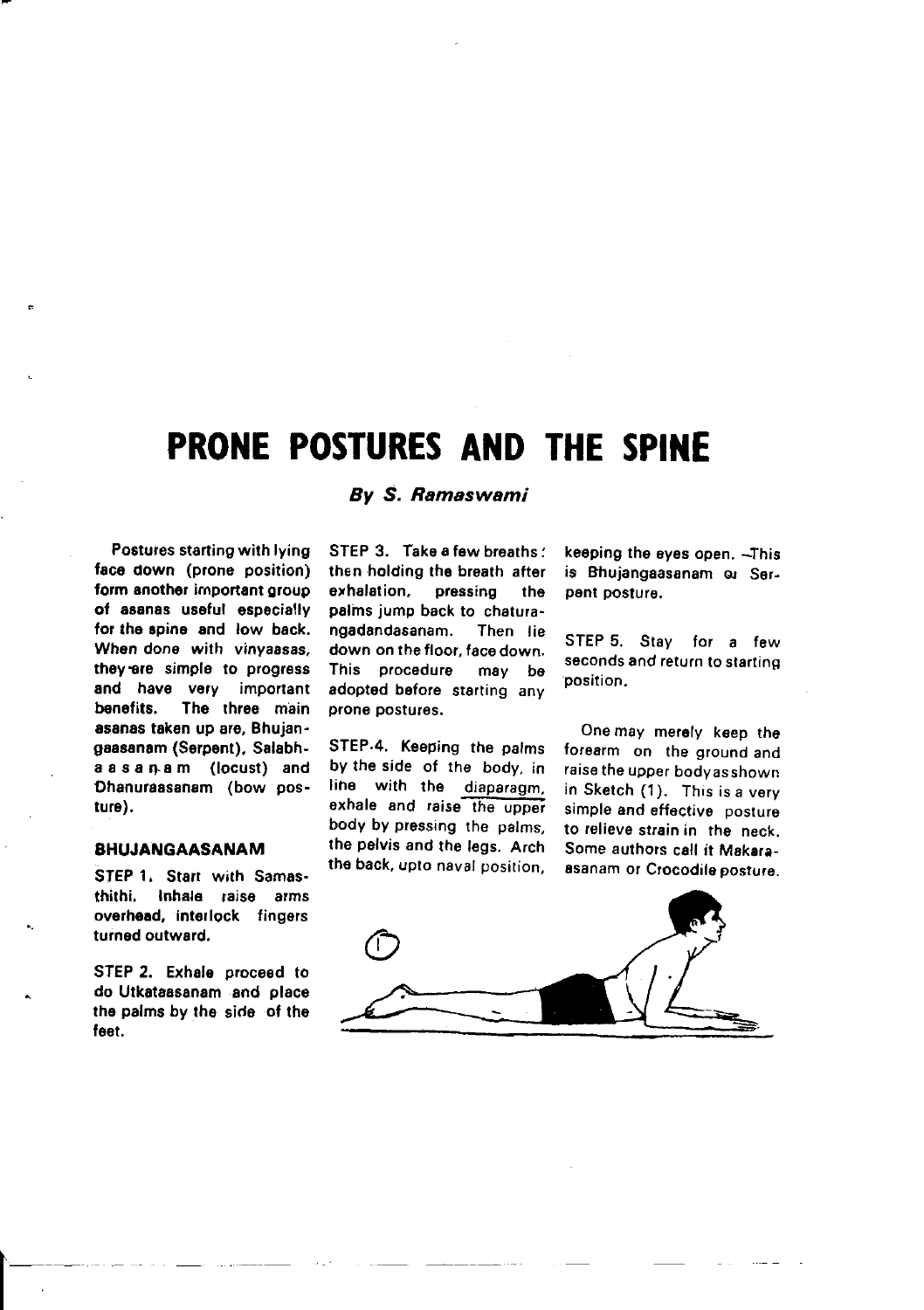

STEP 6. The next step will be to raise the upper body and arching the soine. raising the trunk upto pubis, on exhalation (Refer sketch 2). Press the pubis, contract the anal and glutial muscles. This is one more variation of Bhuiangaasanam. In haie. return. Repeat a few times.

Bhujangaasanam is especially useful for relieving low back pain and if done carefully under proper supervision could be very benefical for those suffering from slight disolacement of the disc. It strengthens the ligamentary and mascular supports of the. spinal column.

STEP 7. Bhuiangasanam, as the name indicates, should be done purely on the streng. th of spine and the aid of the palms should be dispensed with, so that the posture looks like a limbless reptile. the snake. Hence the palms are kept along the body by the side of the thighs, or on the back, or with back salute further variation will A. require, bending the knees. so that the legs are parallel

to the ground, and the chest above the ground, slightly arched (Refer sketch 3). There is a tremendous contraction of the lower back and it helps to relieve low back pain. Some authors refer to this variation as Makaraasanam or also as a variation of Salabasanam.

# **SALABAASANAM**

Salabaasanam is an improvement on Bhuiangaasanam. in that not only the chest is raised and spine arched but the legs are also raised so that the body is balanced on the stomach. A number of variations and a step by step approach will be very beneficial.

STEP 1. Start from samasthithi. Inhale raise arms over. head, interlocking fingers and turned outward.

STEP 2. Exhale proceed to do Utkataasanam, then keep the palms by the side of the leas.

STEP 3. Pressing the palms exhale and jump back to Chaturangadandasanam.

STEP 4. Stay for a few breaths. Exhale, lie down on the ground, face downwardskeep the arms stratchad along the body, facing upward.

STEP 5. Close the fists. Inhale, raise the right arm overhead, sweeping it along the ground. Exhale raise right arm. head. chest. shoulders, and the right leg from the pelvis, so that the right thigh is clearly above the ground.

STEP 6. Inhala Return to lying position.

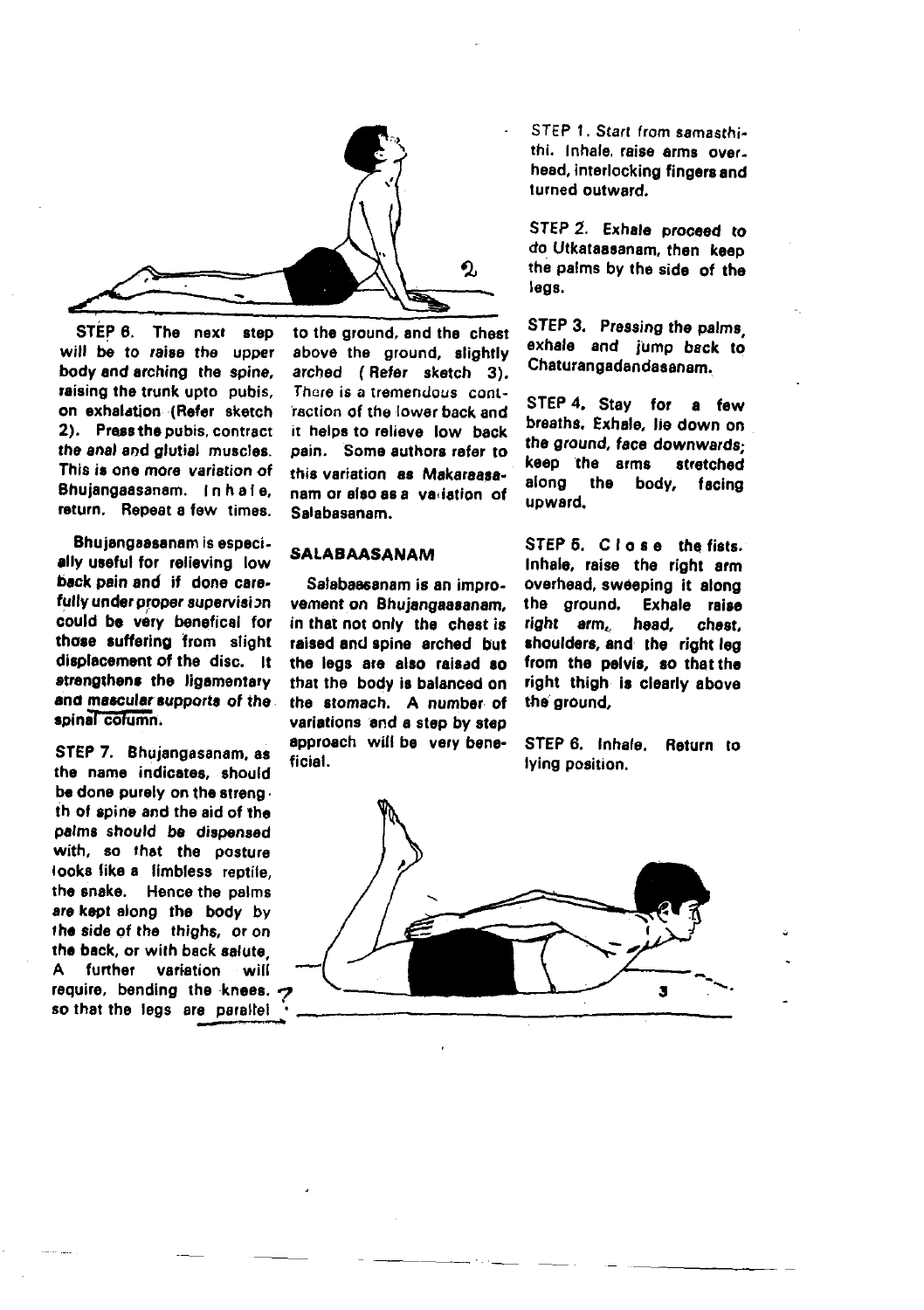STEP 7. Exhale raise right arm, head. chest. shoulders, and the left leg, from the pelvis, stretching all the way from the fingar tips to the toes along the spine and across to the left leg.

STEP 8. Return to starting position. Exhale, lower the right arm, and the left leg.

STEP 9 to 12. Repeat with left arm raised overhead.

STEP 13. Raise both arms overhead, inhaling, and keep both palms together as if doing pranam. Exhale raise both arms and both legs, so that the balancing is on the naval region. The stretching is felt all over the body from finger tips to the stretched ankles, feet and toes. The shoulders are thrown slightly backward formihg a canal along the spine. The glutial muscles are contracted to enhance stretching the spine and the logs.

STEP 14. Betutn to starting pasition. Keep the arms by the side of the body and repeat. This is Salabaasanam. (Refer sketch 4).

#### Further variations

1) Keep the palms interlocked and on lhe back of the neck. Exhale, raise head, chest, arms and also the leges, koep the knees togethe, and straight. Some authors call it Makarasanam. but



basically it is a variation of Salabasanam, Inhale, return to lying down position (Refer to sketch 5,

Having made the shoulders low back and the spine supple, one may attempt Dhanu-

DHANURAASANAM



2) Inhale spread arms, keep them at shoulderlevel, palms on the ground. Exhale, raise head, shoulders and the stretched hands. Baise also the legs and spread them as much as possible, balancing raasanam to enhance the effects of these easier aasanas and also impart strength to shoulders and also the<br>back. Dhanuraasanam cen-Dhanuraasanam con be done with various preparations and vinyaasas.



on the naval region. Inhale return to starting position. It js known as V(maanaasanam. (Refer sketch  $6.$ )

3) Keep ihe palms on the back in a 'Pranam' position, Exhale raise head, shoulders, arch the spine and raise the legs, again balancing on the lower abdomen.

STEPs 1 to 3. As in Bhujangaasanam.

STEP 4. Inhale, raise right arm overhead, making a sweeping movement along the floor.

Step 5. Exhale, bend the left knee and hold the left hand, behind the back. Initi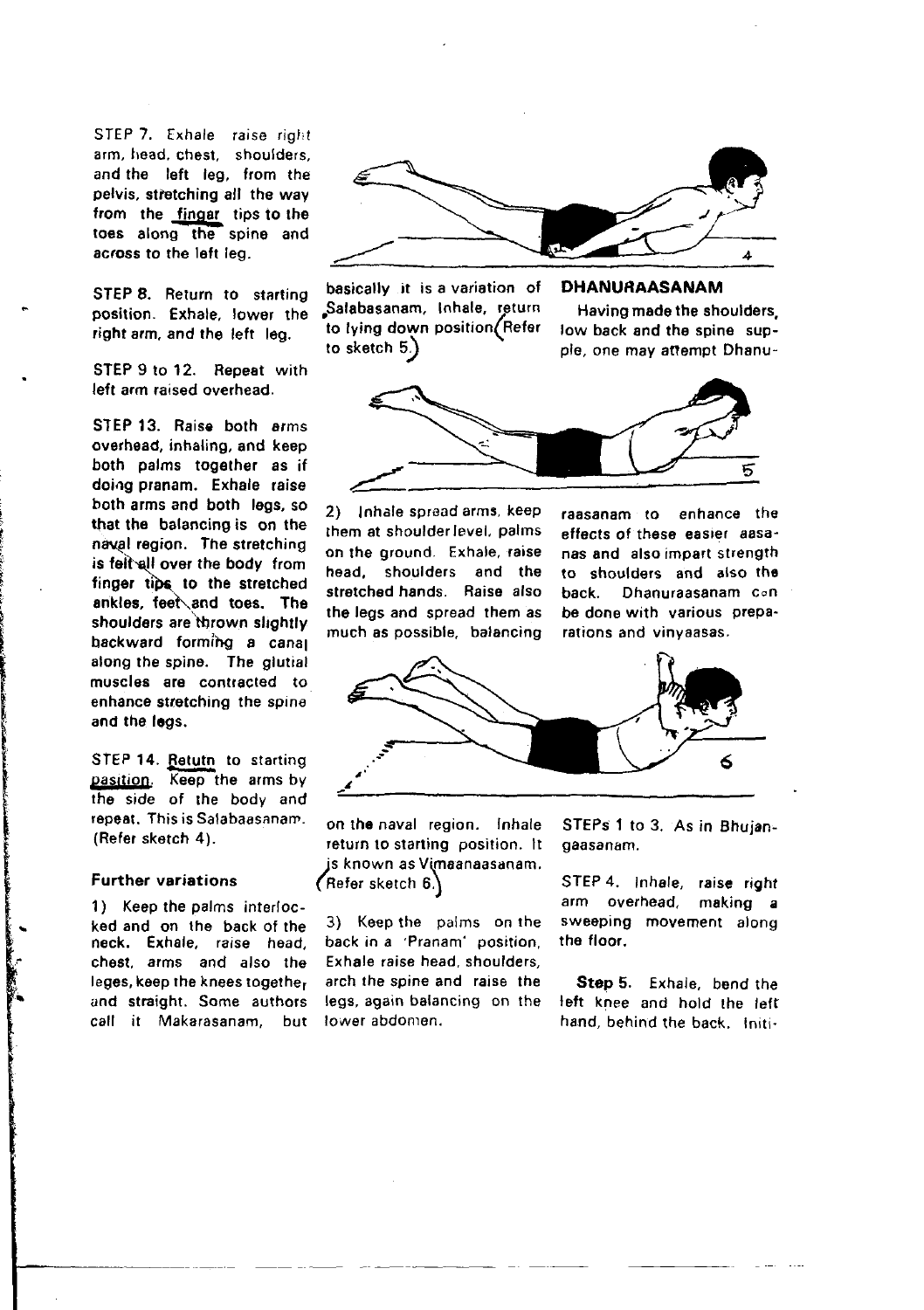ally it may not be possible to do so for many, but the preparatory asanas, especially Salabaasanam will be beneficial.

Step 6. After one or two breaths, exhale, raise the head, right hand and arch the spine simultaneously pulling the left leg with the thigh up, as high as possible, keeping the right leg on the ground.

Step 7. Inhale. Return to position.

Step 8. Exhale, lower the right arm and hold the left ankle with both hands. On next exhalation, raise the head, chest and shoulders and pull the left leg upward as high as possible, arching the spine lnhale, return.

Step 9. Inhale, holding the left ankle with the right hand. raise the left arm overhead. Exhale, raise the head, chest and shoulders, left arm and also pull the left leg up keeping the right leg on the ground. Inhale, return.

Step 10 to 15. Repeat for the other side.

Stes 16. Exhale bend both knees and hold both ankles by the respective hands. lnhale and on exhaling, raise, the head, chest, shoulders and pull the legs up as high as possible arching the back and pulling the



thighs as a bow (Refor sketch 7). Stay for a few seconds<br>and return to position. to position. Repeat a few times. The knees and ankles should be kept close.

Step 17. After some practice, after raising for Dhanutasanam exhale and role over to one side, keeping the body arched. On inhalation return to Dhanurasanam position Repeat on other side.

Step18. Now hold the right ankle by the left hand, of the left ankle by the right hand. On exhalation arch the trunk. This is one variationofOhanuraasanam, working more on shoulders. forearms and wrists. The shoulder blades touch each other torming a canal along the spinal column.

BENEFITS : With age the low back becomes rigid and Dhanuraasanam heips to keep the low back supple and hence one is supposed to be kept young by tne regulat

prectice of Dhanuraasanam. Apart from strengthening the spine, it works on the abdomenal organs and improves their function. Along with practice of Salabhaasanam. persons who suffer from slight slipped discs, could benefit considerably.

Human beings with their unnatural upright position aggravatedbysedentary habits and other activities requiring crouching most of tho time as office workers, sportsmen etc., feel the tohic effects of this robust back bending exefcise.

Salabhaasanam is also very useful caunterpose tor many forward bending exercises and also those requiring the curving of the spine forward as Sarvangasanam and Halaasanam.

Gherunda refers to these postures in his Samhita and the following aro the benefits, according to him. Makaraasanam and Salabhaasanam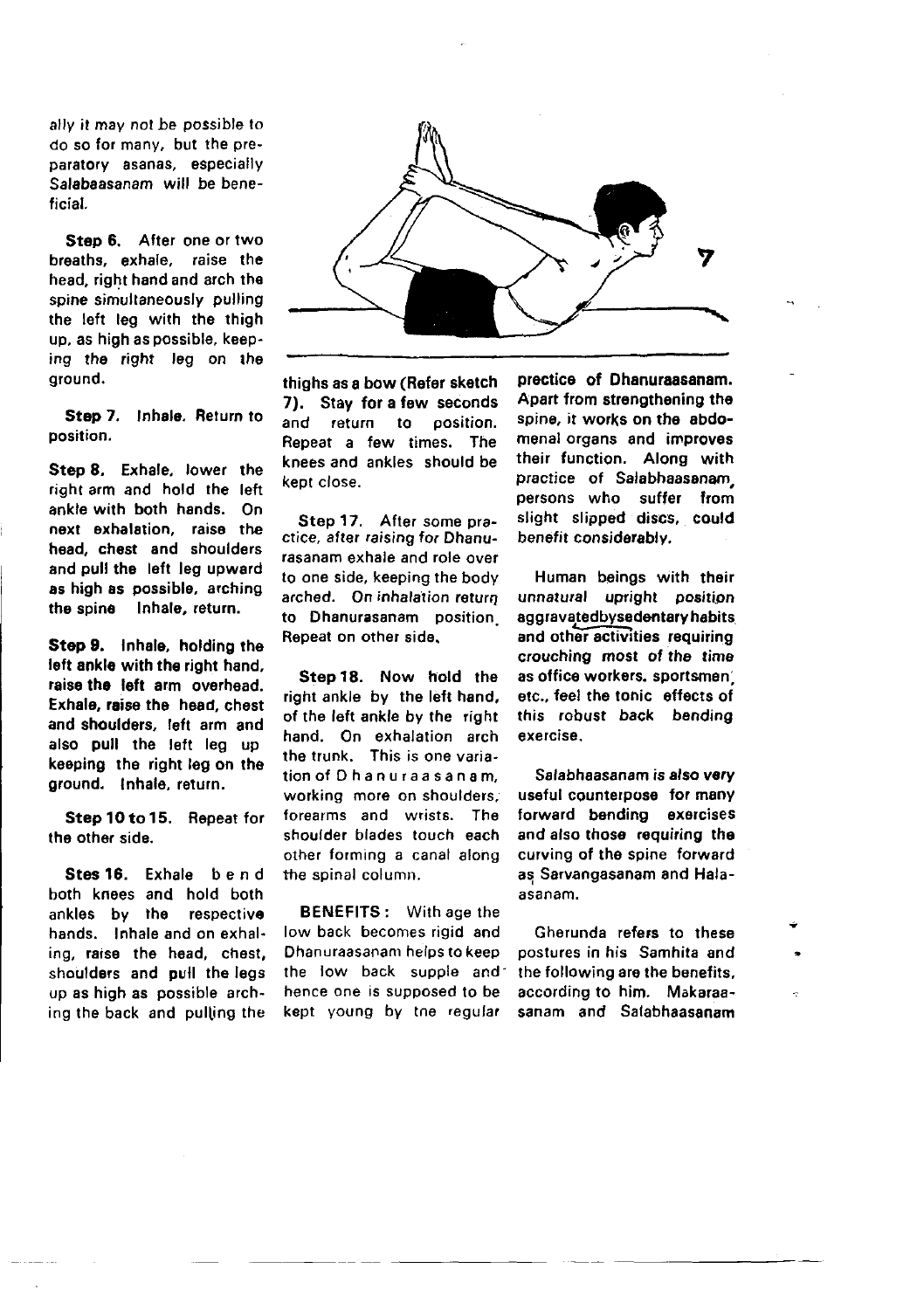are supposed to increase rhe body heat or specifically it improves circulation, digestion and metabolism.

 $\overline{a}$ 

I-.

#### Regarding Bhujangasanam.'

Angushta Naabhi Paryantam Adho Bhoomau Vininyaseth. Karatalaabhyaam Dharaam Dhrutwa Urdhwasirshahe Phaneeva Hi Dehaagnihi Vardhate nityam Sarvaroga vinaasanam. Jaagarthi Bhujangi Devi Bhujangaasana saadhanam.

The portion from the naval to tho toes, is kept on the ground. Place the pelvis on

the ground, raise the head (and upper portion of the body) like a serpent. It is called serpent posture. This always increases bodily heat, eradicates all ailments, and by practice of Bhujangaasanam, Goddess Bhujangi (serpant goddess or Kumudatini) becomes alive oris awakened.

And Dhanuraasanam is simply explained as follows:

> Prasaarya Paadau Bhuvi Dandaroopau Karan.cha Prishie Dhritapaadayuqmam.



Krifwa Dhanustulya parivarthitan9am Nigadya yogi: Dhanuraasanam Tat

Stretching the leas on the ground, straight like a stick and catching hold of the feet with tho hands, and making the body bent or arched like or bow, is known by Yogis as Dhanuraasanam,

Many practitioners of this group of asanaas feel smooth and better respiration, improved digestion and better persistaltic action. The pro\_ state also is activated, it is belreved.